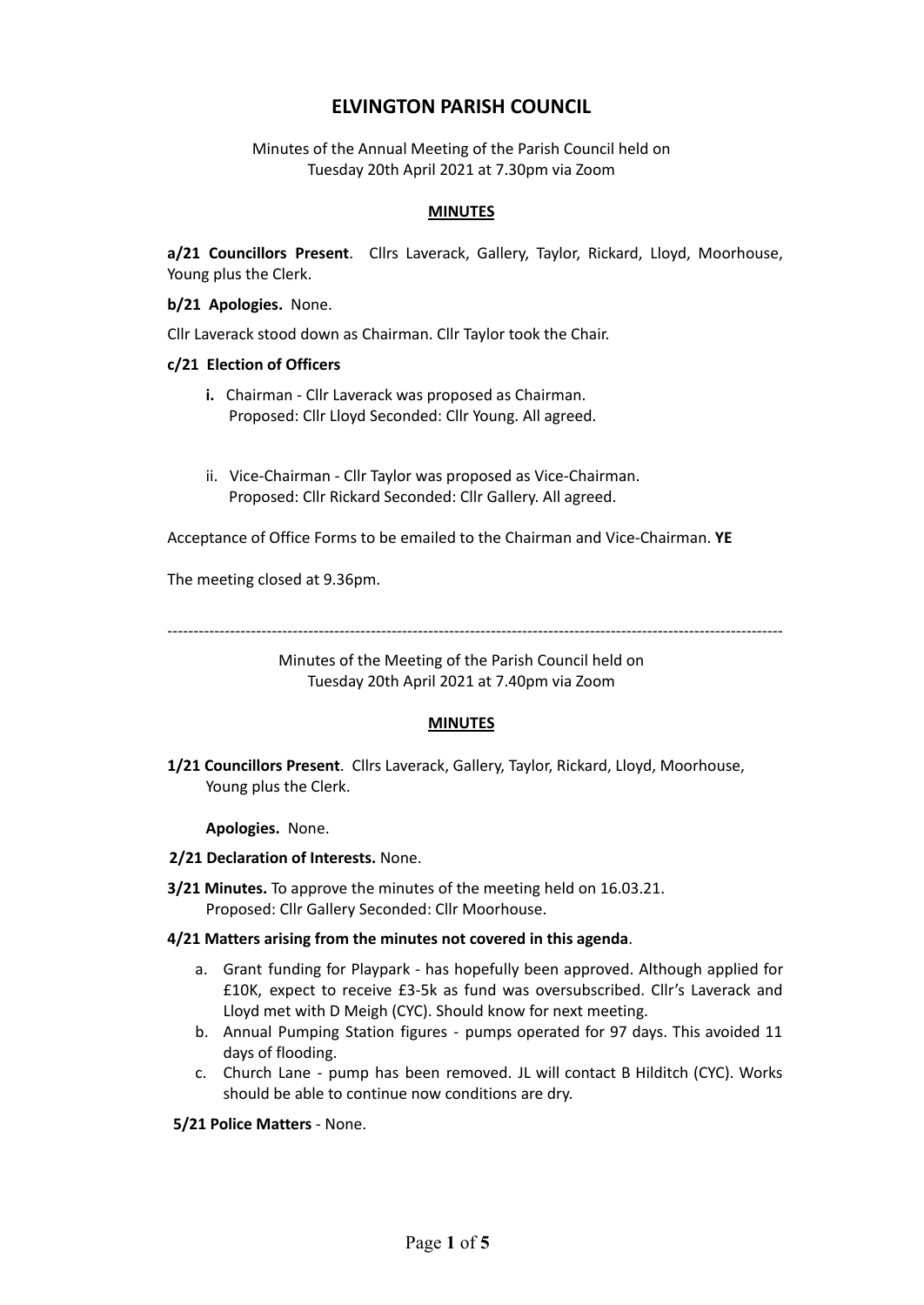# **6/21 Correspondence (out):**

i. Chair to Playscheme re broken spring rocker at the park. This equipment has been removed and the resin surface made good. There are no plans to replace as is but new equipment will be installed at a later date.

# **7/21 Correspondence (in):**

*Available from the Clerk:*

- i. Message from resident re broken spring rocker at the park.
- ii. White Rose Update 19/03, 1/04
- iii. NALC Coronavirus Update 7/04, 8/04
- iv. NALC Online events update
- v. Public Sector Executive 22/03,23/03,24/03,25/03,26/03,29/03,30/03,8/04
- vi. CVS Voluntary Voice April edition
- vii. YLCA Training bulletin 9/04

## **8/12 Financial.**

Receipts. To note: None

Payments. To approve:

- i. AGAR training fee £15.00
- ii. YLCA subscription £428.00

Other Matters:

i. To approve the Operating Statement, including Cllr check on Bank Statement. ii. Cllr Moorhouse requested that the Operating Statement be amended to reflect the advanced receipt of grants. He will discuss the recording of grant funding with the Clerk as it should not be part of the Profit/Loss account. **MM, YE**

## **9/21 Planning Applications.**

New Applications:

i. 21/00733/ABC3 - Land north west of Elvington Primary School, Elvington, York Change of use of agricultural buildings to 3no. dwellings under Class Q Part 3 Schedule 2 Article 3 of Town & Country Planning (General Permitted Development) Order 2015

The Parish Council objects on the grounds that:

- i. the buildings are in poor condition and not suitable to convert
- ii. the buildings have not been used for agricultural purposes as required

It may be possible to ask the landowner to secure the site in the meantime.

ii. 21/00373/ADV - Yorkshire Air Museum Industrial Estate, Halifax Way, Elvington York, YO41 4AU Display of 1no. fascia entrance sign. No objection

## **Approvals**

- i. 21/00315/FUL Grange House Main Street Elvington York YO41 4AG. 1no. rooflight to north elevation and 2no. rooflights to south elevation
- ii. 21/00274/TCA The Bridge House Main Street Elvington York YO41 4AA. Fell Ash tree in a Conservation Area.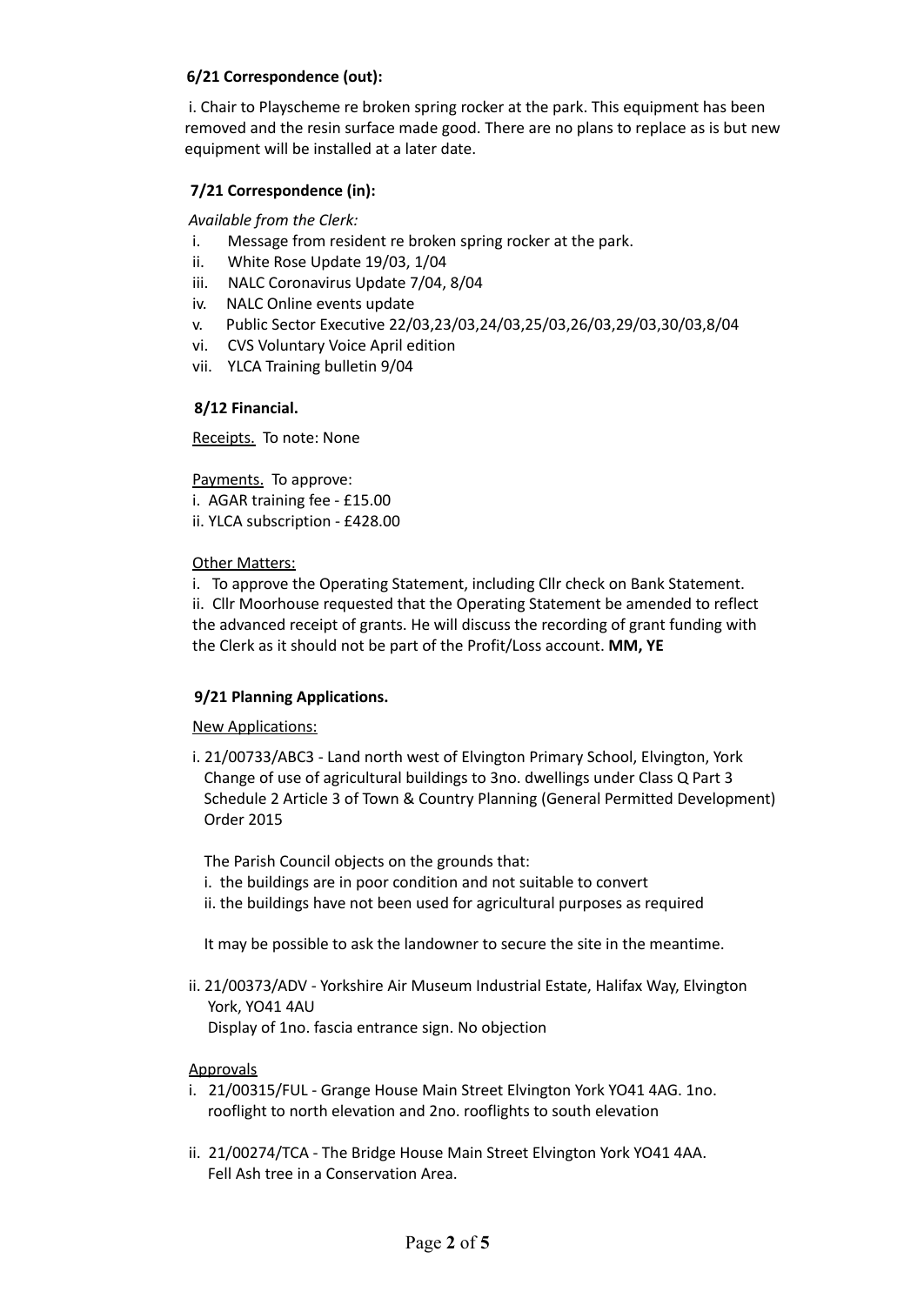- iii. 21/00275/TCA Eversfield, Main Street, Elvington, York, YO41 4AA Fell 1no. pine and 1no. silver birch by 25% - tree works in a conservation area.
- vi. Belvoir House The Green Elvington York YO41 4AF. External works to rear to replace gravel parking with resin bound surface.

#### Refusals:

Applications Withdrawn:

Other:

Home Lea – awaiting update from CYC

Elvington Cottage - notification received of 2no. dangerous trees to be felled. The trees have white rot or are decayed and are in danger of falling into neighbouring gardens. CYC requested photos

#### **10/21 Risk register.**

Cllr Rickard will circulate any questions the sub-committee required answering. A final version will be circulated for adoption at the next meeting. **JR**

#### **11/21 Highways, paths and verges**.

Cllr Laverack will meet with Jayne Ward, Road Safety Officer at CYC to discuss school crossing & Wheldrake Lane junction. There is funding in place for resurfacing the road and new speed cushions near the school. **JL**

It is too dry to do any wildflower planting. Will now aim for 2022 sowing season. Still awaiting a response from Natural England.

Community Garden - awaiting a response from CYC Highways. Cllr Laverack will chase. **JL**

## **12/21 Code of Conduct**

New version has been circulated for adoption. Proposed: Cllr Gallery Seconded: Cllr Lloyd

#### **13/21 Emergency Plan**

To be carried forward to the next meeting. **JL/AT**

#### **14/21 Grant Funding Website**

It was put to the Parish Council by Sutton upon Derwent Parish Council as a possibility to join forces. The cost of doing this would be prohibitive for both councils.

#### **15/21 Fibre Broadband**

Cllr Laverack has spoken with KCom about the provision of fibre broadband but there wouldn't be any flexibility, customers would be tied into KCom. CYC are looking to connect the school to ultrafast broadband and are looking at options for infrastructure providers.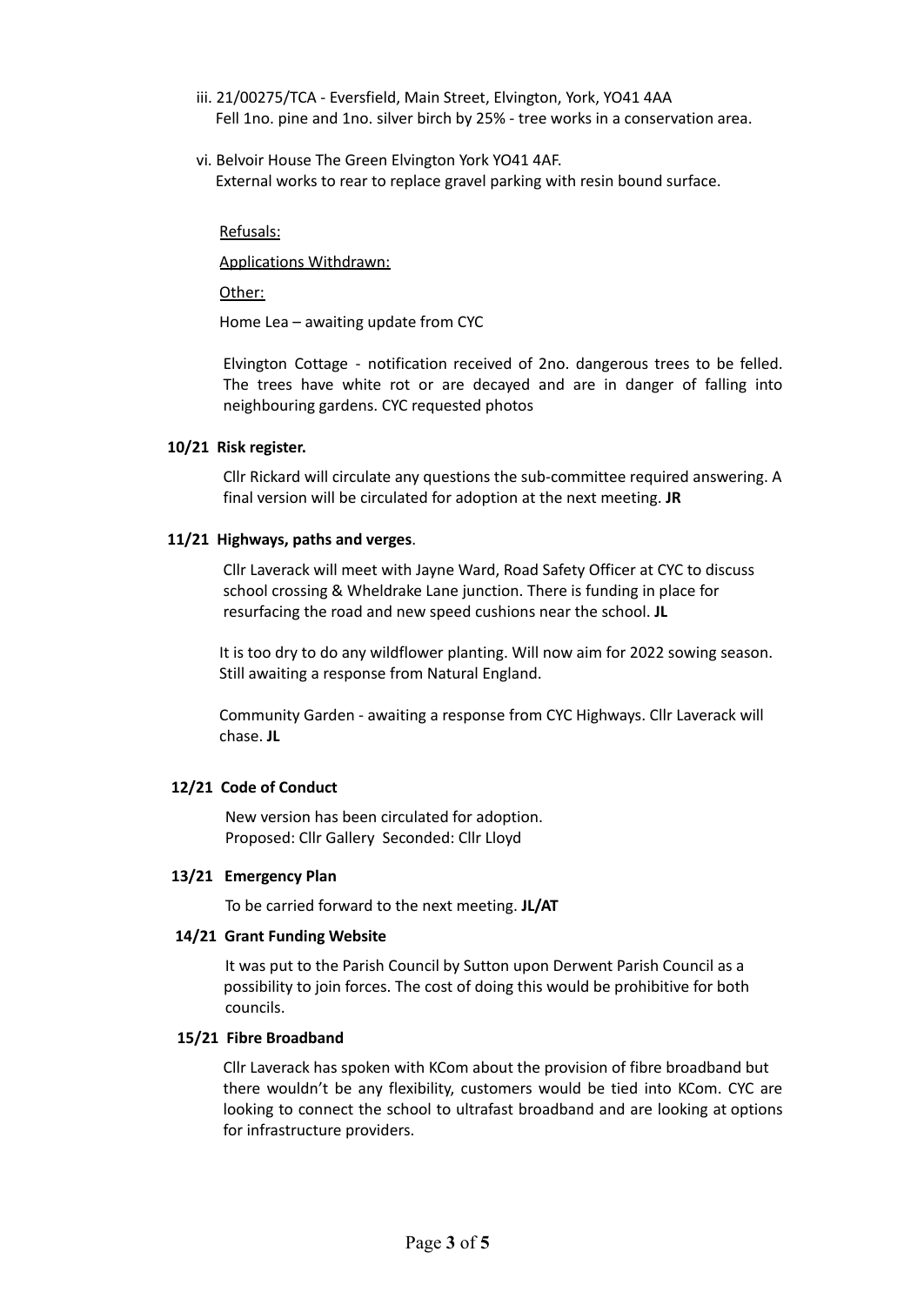## **16/21 Legacy project.**

Cllr Lloyd reported that there has been some progress, but it is slow. He is awaiting feedback from the University.

Cllrs Lloyd, Taylor and Young to meet to discuss. They hope to have something to present at the Village Fete. **SL, AT, JY**

## **17/21 Village events.**

i. Dates have been arranged for the Village Fete and Open Gardens. Open Gardens - 4th July, Village Fete - 18th July. Cllr Young circulated the current action plan showing the type of stalls being manned by the relevant organisations. Cllrs Young, Taylor, Rickard and Gallery will discuss the distribution of any additional funds raised. **JY, AT, JR, JG**

ii. Annual Village meeting - it is not possible to hold this. It will be deferred until parishioners feel comfortable with meeting in a group.

## **18/21 Recent and forthcoming meetings**.

YLCA conference 21st and 22nd April - Cllr Gallery has not yet received joining instructions. The Clerk will chase. **YE**

Cllr Laverack joined a meeting with the Executive Member for Transport at CYC. It is understood that the issue of a weight limit is on the waiting list. It is possible to have chicanes installed in the village. Cllr Laverack will discuss this when he meets with the Road Safety Officer next week.

## **19/21 Village Assets.**

The pub will not be putting tables on the Green until at least the  $17<sup>th</sup>$  May as licensing laws will not permit drinks in glasses to be sold for consumption off the premises. There cannot be any table service on the green and drinks must be served in sealed containers.

Permission for tables on the green is only temporary to encourage business in the village and social distancing guidelines must be adhered to.

Plans for a memorial bench to Mr Andy Henstock have been approved. Cllr Laverack will respond to Alison. It will be similar to those already in place on the green. **JL**

It was reported that graffiti had appeared on the bus shelter at Elvington Park. Cllr Moorhouse will attempt to remove the graffiti. **MM**

## **20/21 Leeds East Airspace Consultation**

Cllr Laverack circulated a Q&A prior to the meeting for councillors to read through. The Parish Council will object on the grounds that not enough information on the increased noise levels has been provided. Cllr Laverack will respond next week. **JL**

## **21/21 Items for Newsletter, Website and Facebook**.

Mobile Library information, Legacy Project update, upgrading of Playpark with funding received, removal of broken springer, delay of Village meeting owing to Covid 19, meeting with Road Safety Officer to discuss Wheldrake Lane crossing and other issues, actively pursuing HGV ban through the village.